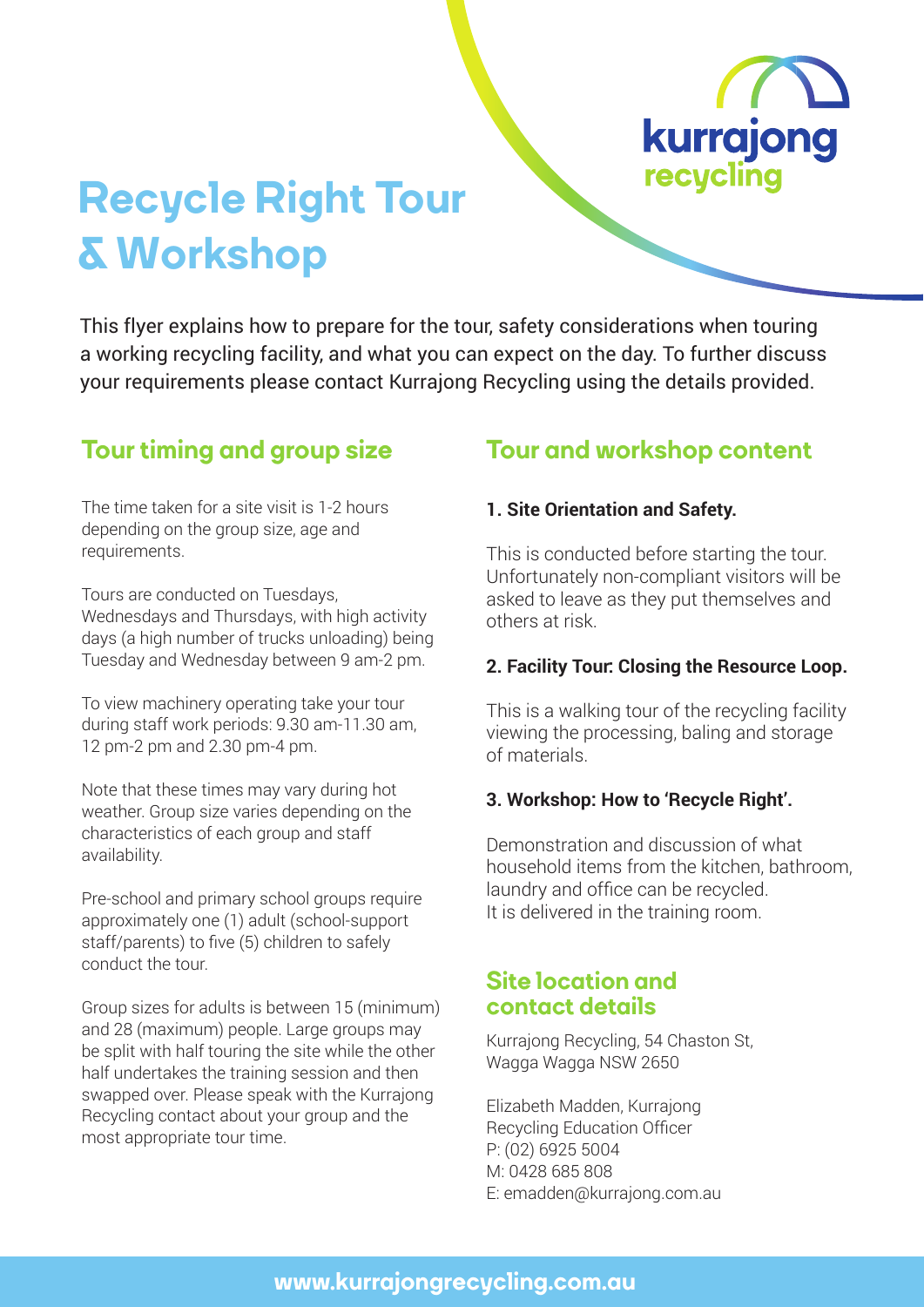# **Safety**



| <b>Considerations</b>                               | <b>Strategies</b>                                                                                                                                                                                                                                                                                                     |
|-----------------------------------------------------|-----------------------------------------------------------------------------------------------------------------------------------------------------------------------------------------------------------------------------------------------------------------------------------------------------------------------|
| <b>Access</b>                                       |                                                                                                                                                                                                                                                                                                                       |
| Trips and falls                                     | Visitors informed to wear enclosed shoes.<br>Walk only where allowed and watch where they walk as the surface is<br>uneven in some areas and there may be dust, sand, liquids, or some<br>recyclable materials.<br>Kurrajong Recycling staff clean materials from walkways daily.<br>$\bullet$                        |
| Toilet facilities                                   | Disabled toilet facilities available on ground floor.                                                                                                                                                                                                                                                                 |
| Training room<br>(Wheel chair accessible)           | Training room on second floor up two flights of stairs or lift.<br>Kurrajong staff supervise lift operation if used. There is a strict limit of 2<br>people in the lift or operation is compromised-instructions and torch in lift.<br>Visitors advised to use stair handrails and walk at all times.                 |
| Site tour                                           | Relatively flat with some slight inclines, and paved area but some areas not<br>easily accessible.<br>Visitors with walking difficulties may require assistance with some uneven<br>and slightly inclined and slippery areas (due to loose materials).<br>Visitors advised and required to walk not run.<br>$\bullet$ |
| <b>Safety</b>                                       |                                                                                                                                                                                                                                                                                                                       |
| Site orientation and safety<br>instructions         | Non-compliant visitors will be asked to leave the site.<br>Visitors advised of safety aspects before tour undertaken.<br>$\bullet$                                                                                                                                                                                    |
| Working with Children Check                         | Kurrajong Recycling's Education Officer holds a valid Working with<br>Children Check.                                                                                                                                                                                                                                 |
| Sun protection                                      | Visitors ensure appropriate sun protection enacted e.g. hat, sunscreen, and<br>adequate clothing cover.                                                                                                                                                                                                               |
| Hot weather                                         | Visitors ensure appropriate steps taken to keep safe e.g. adequate water.<br>Water available at our office and training room.                                                                                                                                                                                         |
| Recycled material contact<br>(e.g. glass and metal) | Visitors informed of risk and informed not to touch or pick up any materials,<br>and wear enclosed shoes.                                                                                                                                                                                                             |
| Detention pond unfenced                             | Visitor tour does not include that site but be aware it is nearby.                                                                                                                                                                                                                                                    |

## **www.kurrajongrecycling.com.au**